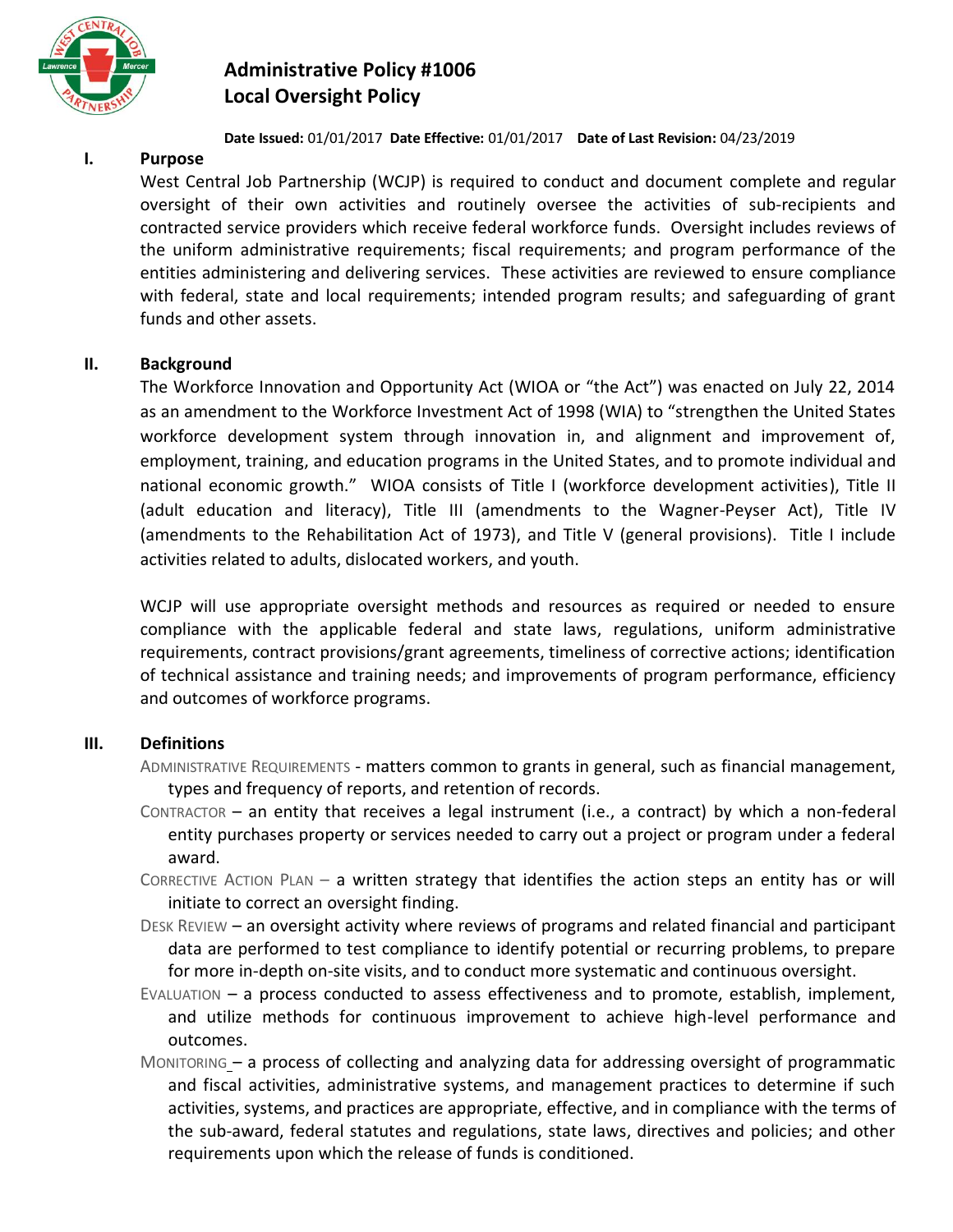- ON-SITE VISIT an oversight activity where fiscal and programmatic monitoring is performed at a subrecipient or contractors' facility to ensure all funds allocated to the local workforce development area are adequately safeguarded, program performance goals are met, and local sub-contractors are programmatically operationally and fiscally compliant.
- PASS-THROUGH ENTITY a Non-Federal entity that provides a Federal award to a subrecipient to carry out a Federal program.
- PROGRAMMATIC REQUIREMENTS **–** matters that can be treated only on a program-by-program or grantby-grant basis, such as kinds of activities that can be supported by grants under a program.
- QUESTIONNAIRES an oversight activity where staff asks questions to gather information for the purposes of examining the information gathered. Such information is used to help identify compliance violations, questioned costs, or potential weaknesses in performance as well as to capture promising practices or needs for technical assistance. This activity may be performed via telephone, in-person or email communications.
- RANDOM SAMPLING an activity where a pre-defined volume of samples at random are used to help identify compliance violations, questioned costs and/or potential weaknesses in performance
- SUB AWARD (SUB GRANT) an award of financial assistance in the form of money, or property, made under an award by a recipient to an eligible subrecipient or by a subrecipient to a lower tier subrecipient. The term includes financial assistance when provided by any legal agreement, even if the agreement is called a contract.
- SUBRECIPIENT a non-Federal entity that expends Federal awards received from a pass-through entity to carry out a Federal program but does not include an individual that is a beneficiary of such a program. A subrecipient may also be a recipient of other Federal awards directly from a Federal awarding agency.
- SURVEY **–** an oversight activity used to help identify compliance violations, questioned costs or potential weaknesses in performance, as well as to capture promising practices or needs for technical assistance.

#### **IV. Roles and Responsibilities**

Risk Assessment will be used to determine a timeline for monitoring reviews. WCJP will follow the local Risk Assessment Procedure (1006a) in order to determine risk.

*Program Compliance, Performance and Reporting* is conducted to ensure compliance with federal, state, and local requirements and to ensure programs achieve both intended and expected results. Such oversight may monitor, evaluate and/or audit one (1) or more of the following to determine program performance and compliance:

• *Program management and standards; program policies and procedures; service delivery; access to services; participant eligibility; performance measures and program outcomes; services to priority and special populations; record retention and case file maintenance; subrecipient monitoring activities; supportive services and need related payments; youth activities; data analysis; and data element validation*

*Administrative and Fiscal Compliance and Reporting* is conducted on financial systems, cost limitations and expenditures to ensure grant funding and other assets are adequately safeguarded and that their use follows all other applicable federal, state, and local requirements. Activities used to determine compliance include, but are not limited to, the review and evaluation of one (1) or more of the following: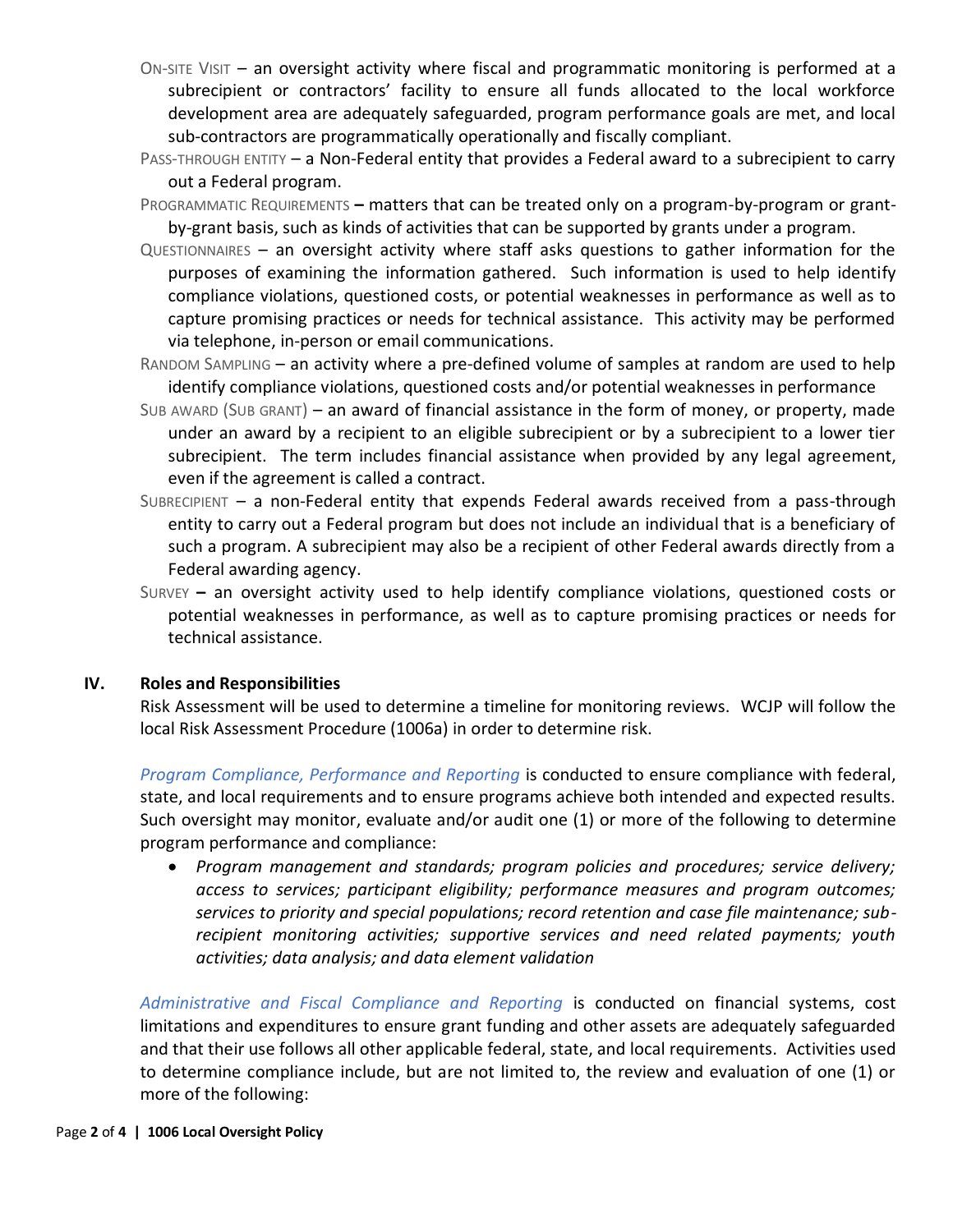- *Administrative: Local governance; local plans and agreements; local board compliance and certification; PA CareerLink® certification; organizational structure; administrative policies and procedures; sub-recipient capacity to provide oversight; Americans with Disabilities Act (ADA) compliance; non-discrimination and civil rights provisions; equal opportunity requirements; PA Sunshine Act compliance; and Right-to-Know law compliance.*
- *Fiscal: Fiscal agent responsibilities and activities; fiscal policies and procedures; fiscal plans and agreements; sub-recipient monitoring activities; cost allocation and allowability; resource sharing; cash management practices; procurement practices; internal controls; reporting requirements; closeout procedures; audits; sub-contract compliance; program income and reporting; property management; record retention; Generally Accepted Accounting Principles (GAAP) adherence; and payroll administration*

*Oversight Methods*: WCJP will utilize oversight methods to identify areas of strengths and weaknesses in sub-recipient, program and/or administrative and fiscal capacity, compliance, performance and other such areas of responsibilities. The following activities may be used by WCJP to uphold their oversight obligations: *On-site visit; Desk review; Random sampling; and/or Survey.*

*Oversight Resources*: WCJP will use different resources to complete the oversight reviews required by federal and state laws, regulations, and grant agreements.

- TOOLS: WCJP has developed written monitoring tools that include areas identified by federal and state regulations in addition to more specific requirements of the varying funding streams. All tools include, at a minimum, the following: *name of the agency; name of the individual performing the review; date of the monitoring; services or activities provided; total amount of the contract and sources of the funding; date(s) of the oversight activity; staff interviewed; and a summary of the results that include program strengths, concerns, deficiencies and areas where technical assistance may be needed.*
- TECHNICAL ASSISTANCE: A means of improving program operations, facilitating the implementation of corrective action, or providing information. Some assistance may include, but is not limited to, special training; discussion of areas of concern; evaluation of program operation; or any combination thereof. The quality assurance staff will work closely with providers to provide technical assistance if required and/or requested.

*Oversight Activities*: These activities assess each sub-recipient and contracted service provider's compliance with federal, state, & local laws, regulations, contract provisions/grant agreements, policies, and official directives and compliance with the appropriate uniform administrative requirements for grants and agreements. The oversight activities encompass both uniform administrative requirements and programmatic monitoring.

*Frequency:* As required by state guidance in [WSP. No. 183-01 \(Change 1\), April 18, 2019,](https://www.dli.pa.gov/Businesses/Workforce-Development/Documents/Directives/WSP%20No.%20183-01%20(C1).pdf) providers will be monitored based on risk assessment; however, a formal monitoring will be conducted at least once per program year. A formal monitoring consists of the following requirements:

- **ADMINISTRATIVE OVERSIGHT** *–* conducted at least once each program year
- **PROGRAMMATIC OVERSIGHT** *–* conducted at least quarterly
- **FISCAL OVERSIGHT** *–* conducted at least once during the contract period